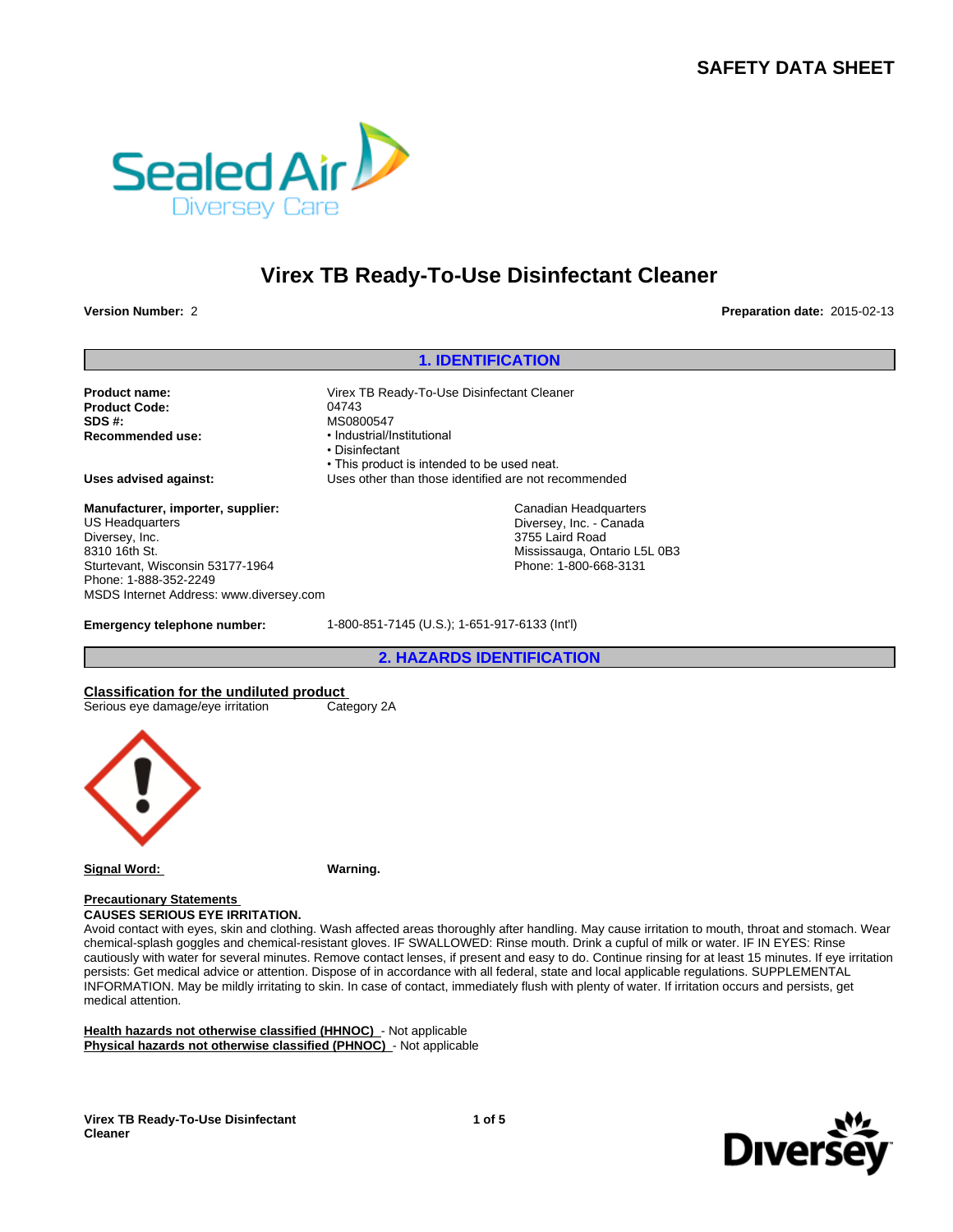#### **Classification for the diluted product** @ RTU

This product is intended to be used neat.

#### **Precautionary Statements**

See undiluted product information above.

# **3. COMPOSITION/INFORMATION ON INGREDIENTS**

# **Classified Ingredients**

| Ingredient(s)                                                                   | CAS#       | Weight %        |
|---------------------------------------------------------------------------------|------------|-----------------|
| Diethylene glycol butyl ether                                                   | 112-34-5   | $5 - 10%$       |
| Tetrasodium salt of EDTA                                                        | 64-02-8    | $1\% - 3\%$     |
| n-Alkyl (60% C14, 30% C16, 5% C12, 5% C18)<br>dimethyl benzyl ammonium chloride | 68391-01-5 | $> 0.1\% - 1\%$ |
| n-Alkyl (68% C12, 32% C14) dimethyl ethylbenzyl  <br>ammonium chloride          | 68956-79-6 | $> 0.1\% - 1\%$ |

\*Exact percentages are being withheld as trade secret information

# **4. FIRST AID MEASURES**

## **Undiluted Product:**

**Eyes:** IF IN EYES: Rinse cautiously with water for several minutes. Remove contact lenses, if present and easy to do. Continue rinsing for at least 15 minutes. If eye irritation persists: Get medical advice/attention.

Skin: In case of contact, immediately flush with plenty of water. If irritation occurs and persists, get medical attention.

**Inhalation:** No specific first aid measures are required.

**Ingestion:** IF SWALLOWED: Rinse mouth. Drink a cupful of milk or water.

#### **Most Important Symptoms/Effects:** No information available.

**Immediate medical attention and special treatment needed** Not applicable.

**Aggravated Medical Conditions:** Persons with pre-existing skin disorders may be more susceptible to irritating effects.

#### **Diluted Product:**

This product is intended to be used neat.

**Eyes:** See undiluted product information above. **Skin:** See undiluted product information above. **Inhalation:** See undiluted product information above. **Ingestion:** See undiluted product information above.

# **5. FIRE-FIGHTING MEASURES**

**Specific methods:** No special methods required **Suitable extinguishing media:** The product is not flammable **Specific hazards:** Not applicable.

The product is not flammable. Extinguish fire using agent suitable for surrounding fire.

**Special protective equipment for firefighters:** As in any fire, wear self-contained breathing apparatus pressure-demand, MSHA/NIOSH (approved or equivalent) and full protective gear.

**Extinguishing media which must not be used for safety reasons:** No information available.

## **6. ACCIDENTAL RELEASE MEASURES**

**Environmental precautions and clean-up methods:**

**Personal precautions:** Put on appropriate personal protective equipment (see Section 8.). Clean-up methods - large spillage. Soak up with inert absorbent material. Sweep up and shovel into suitable containers for disposal. Use a water rinse for final clean-up.

#### **7. HANDLING AND STORAGE**

**Handling:** Avoid contact with skin, eyes and clothing. Wash thoroughly after handling. Do not taste or swallow. FOR COMMERCIAL AND INDUSTRIAL USE ONLY. **Storage:**

Protect from freezing. Keep tightly closed in a dry, cool and well-ventilated place. Keep out of the reach of children.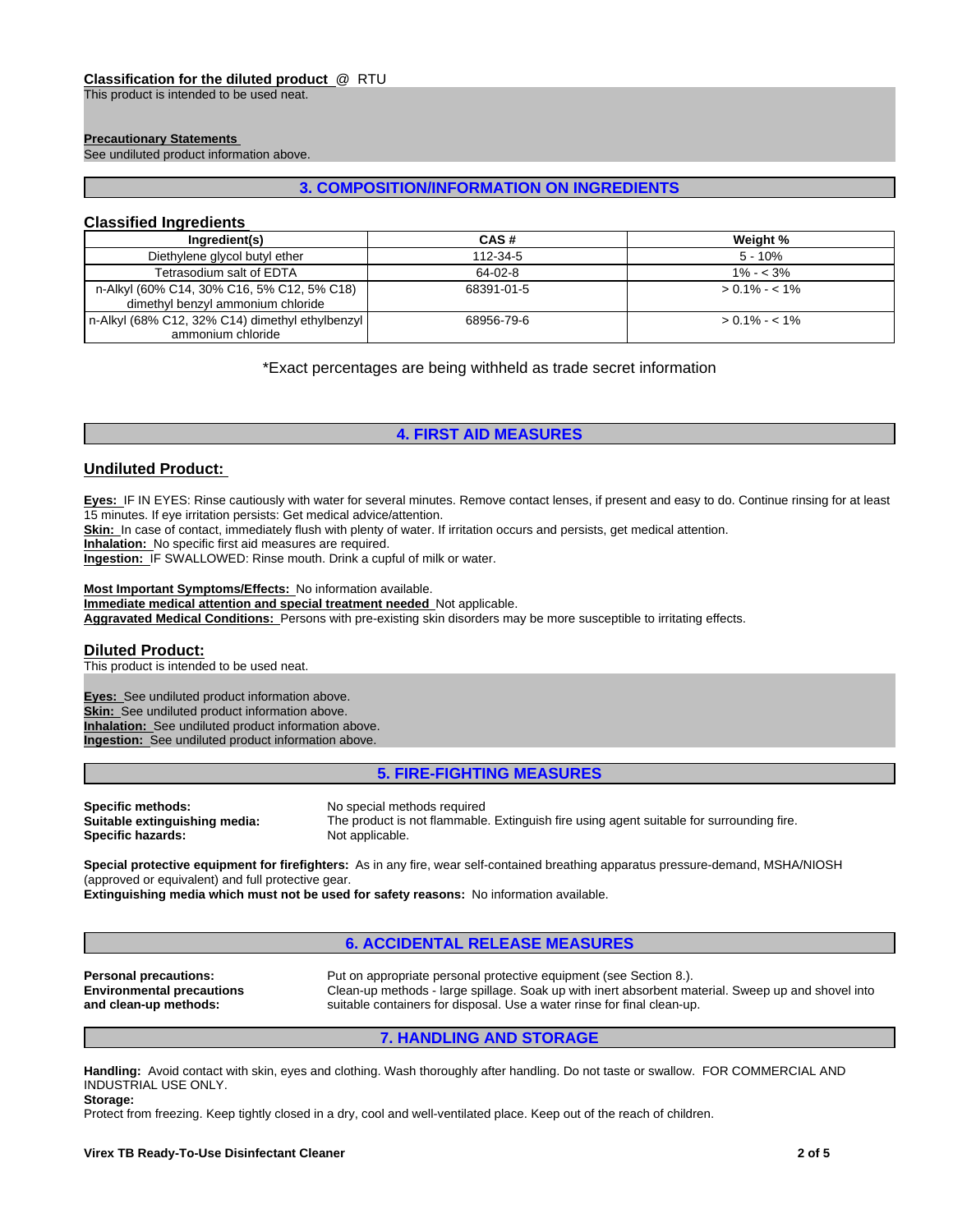# **8. EXPOSURE CONTROLS / PERSONAL PROTECTION**

#### **Exposure Guidelines:** .

| Ingredient(s)                                                                   | CAS#       | <b>ACGIH</b> | <b>OSHA</b> |
|---------------------------------------------------------------------------------|------------|--------------|-------------|
| Diethylene glycol butyl ether                                                   | 112-34-5   | 10 ppm (TWA) |             |
| Tetrasodium salt of EDTA                                                        | $64-02-8$  |              |             |
| n-Alkyl (60% C14, 30% C16, 5% C12, 5% C18)<br>dimethyl benzyl ammonium chloride | 68391-01-5 |              |             |
| n-Alkyl (68% C12, 32% C14) dimethyl ethylbenzyl<br>ammonium chloride            | 68956-79-6 |              |             |

#### **Undiluted Product:**

**Engineering measures to reduce exposure:**

No special ventilation requirements General room ventilation is adequate

| <b>Personal Protective Equipment</b> |                                                                        |
|--------------------------------------|------------------------------------------------------------------------|
| Eye protection:                      | Chemical-splash goggles.                                               |
| Hand protection:                     | Chemical-resistant gloves.                                             |
| Skin and body protection:            | No personal protective equipment required under normal use conditions. |
| <b>Respiratory protection:</b>       | No personal protective equipment required under normal use conditions. |
| <b>Hygiene measures:</b>             | Handle in accordance with good industrial hygiene and safety practice. |

#### **Diluted Product:**

This product is intended to be used neat.

| <b>Personal Protective Equipment</b> |                                                                        |
|--------------------------------------|------------------------------------------------------------------------|
| Eye protection:                      | Chemical-splash goggles.                                               |
| Hand protection:                     | Chemical-resistant gloves.                                             |
| Skin and body protection:            | No personal protective equipment required under normal use conditions. |
| <b>Respiratory protection:</b>       | No personal protective equipment required under normal use conditions. |
| <b>Hygiene measures:</b>             | Handle in accordance with good industrial hygiene and safety practice. |
|                                      |                                                                        |

**9. PHYSICAL AND CHEMICAL PROPERTIES:**

| <b>Physical State: Liquid</b>                             | <b>Color:</b> Clear, Colorless                                    |
|-----------------------------------------------------------|-------------------------------------------------------------------|
| <b>Evaporation Rate:</b> No information available         | <b>Odor:</b> Lemon Citrus                                         |
| <b>Odor threshold:</b> No information available.          | <b>Boiling point/range: Not determined</b>                        |
| <b>Melting point/range: Not determined</b>                | <b>Decomposition temperature:</b> Not determined                  |
| Autoignition temperature: No information available        | <b>Solubility: Completely Soluble</b>                             |
| Solubility in other solvents: No information available    | <b>Relative Density (relative to water): 1.012</b>                |
| <b>Density:</b> 8.44 $\text{lbs/gal}$ 1.012 $\text{Kg/L}$ | Vapor density: No information available                           |
| <b>Bulk density:</b> No information available             | Vapor pressure: No information available.                         |
| <b>Flash point:</b> > 200 °F > 93.3 °C                    | Partition coefficient (n-octanol/water): No information available |
| Dilution Flash Point: $> 200$ °F $> 93.3$ °C              | Viscosity: No information available                               |
| <b>Elemental Phosphorus:</b> 0 % by wt.                   | <b>VOC:</b> 0.06 % $*$                                            |
| pH: 12.2                                                  | VOC % by wt. at use dilution $0.06\%$ *                           |
| Dilution pH: 12.2 @ RTU                                   | Flammability (Solid or Gas): Not applicable                       |
| <b>Metal Corrosion: Not determined</b>                    |                                                                   |

**Explosion limits: - upper:** Not determined **- lower:** Not determined

\* - Title 17, California Code of Regulations, Division 3, Chapter 1, Subchapter 8.5, Article 2, Consumer Products, Sections 94508

# **10. STABILITY AND REACTIVITY**

**Reactivity:** Not Applicable<br> **Stability:** The product is Hazardous decomposition products: **Materials to avoid:** Acids. Oxidizing agents.<br> **Conditions to avoid:** No information available

The product is stable<br>Nitrogen oxides (NOx). **Conditions to avoid:** No information available.

# **11. TOXICOLOGICAL INFORMATION**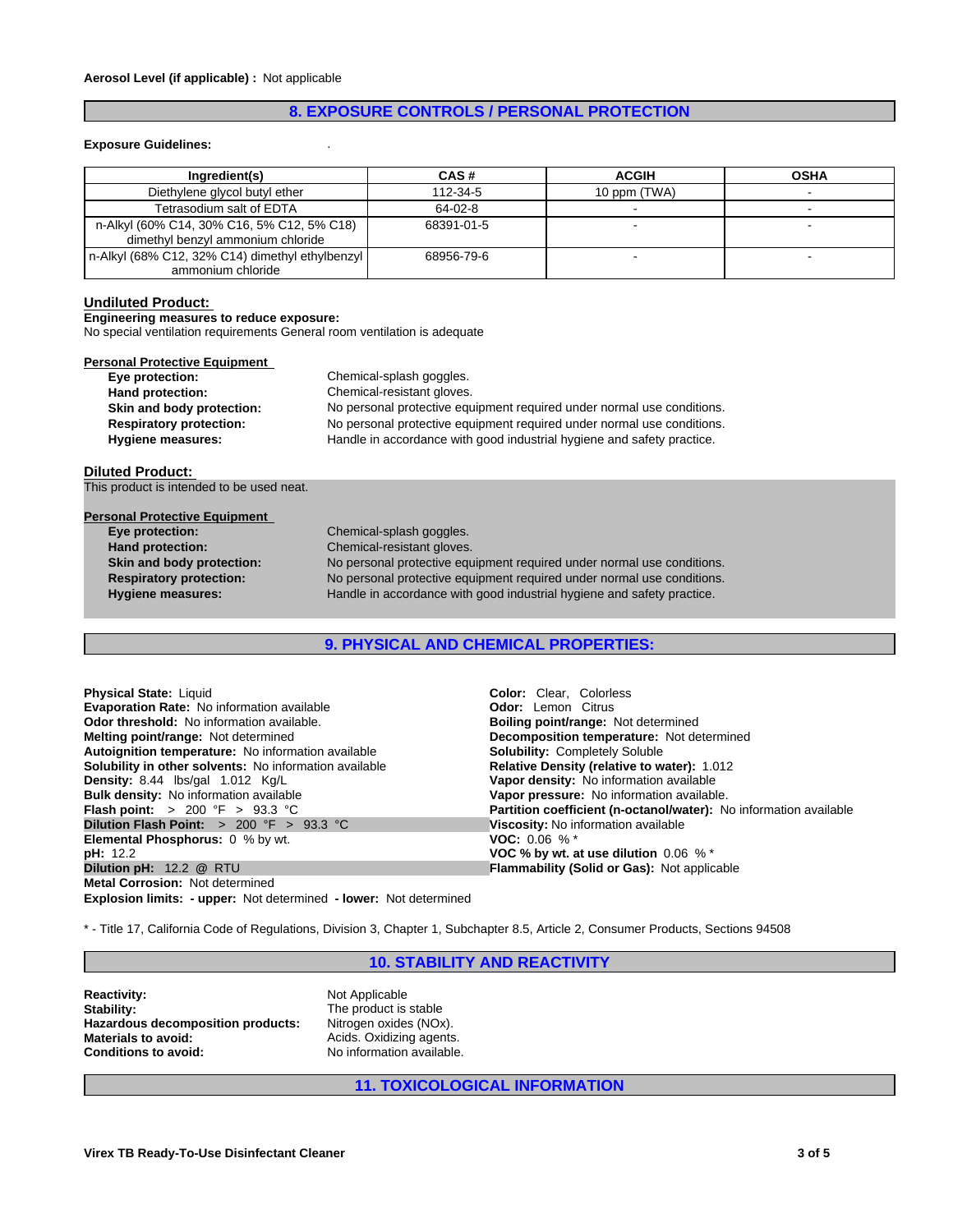#### **Information on likely routes of exposure:**

Eye contact, Skin contact, Inhalation

#### **Delayed, immediate, or chronic effects and symptoms from short and long-term exposure**

**Skin contact:** May be mildly irritating to skin. Symptoms may include redness and/or transient discomfort. **Eye contact:** Causes serious eye irritation. Symptoms may include pain, redness, and watering. **Ingestion:** May be irritating to mouth, throat and stomach. Symptoms may include stomach pain and nausea. **Inhalation:** May be irritating to nose, throat, and respiratory tract. Symptoms may include coughing and difficulty breathing. **Sensitization:** No known effects.

# **Numerical measures of toxicity**

**ATE - Oral (mg/kg):** >5000 **ATE - Inhalatory, mists (mg/l):** >20

# **12. ECOLOGICAL INFORMATION**

**Ecotoxicity:** No information available.

**Persistence and Degradability:** No information available.

**Bioaccumulation:** No information available.

# **13. DISPOSAL CONSIDERATIONS**

**Waste from residues / unused products:** PESTICIDAL WASTE - Observe all applicable Federal/Provincial/State regulations and Local/Municipal ordinances regarding disposal of pesticide wastes. This product, as sold, if discarded or disposed, is not a hazardous waste according to Federal regulations (40 CFR 261.4 (b)(4)). Dispose in compliance with all Federal, state, provincial, and local laws and regulations. **Contaminated Packaging:** Do not re-use empty containers.

**RCRA Hazard Class (undiluted product):** Not Regulated

# **14. TRANSPORT INFORMATION**

**DOT/TDG/IMDG:** Please refer to the Diversey HazMat Library, only available through Internet Explorer, http://naextranet.diversey.com/dot/, for up to date shipping information.

**DOT (Ground) Bill of Lading Description:** DISINFECTANTS

### **IMDG (Ocean) Bill of Lading Description:** DISINFECTANTS

# **15. REGULATORY INFORMATION**

#### **International Inventories at CAS# Level**

All components of this product are listed on the following inventories: U.S.A. (TSCA).

## **U.S. Regulations**

**EPA Reg. No. :** 70627-2

This chemical is a pesticide product registered by the United States Environmental Protection Agency and is subject to certain labeling requirements under federal pesticide law. These requirements differ from the classification criteria and hazard information required for safety data sheets (SDS), and for workplace labels of non-pesticide chemicals. The hazard information required on the pesticide label is reproduced below. The pesticide label also includes other important information, including directions for use.

CAUTION: Causes moderate eye irritation. Avoid contact with eyes, skin or clothing. Wash thoroughly with soap and water after handling. ENVIRONMENTAL HAZARDS: This product is toxic to fish and aquatic invertebrates.

**California Proposition 65:** This product is not subject to the reporting requirements under California's Proposition 65.

**RIGHT TO KNOW (RTK)** 

| $-1$ iontio $-$<br>Inare | CAS                           | MADTK | <b>NJRTK</b> | <b>ARTK</b> | <b>RIRTK.</b> |
|--------------------------|-------------------------------|-------|--------------|-------------|---------------|
| Water<br>.               | 770t<br>- ےت<br>. .<br>______ |       |              |             |               |